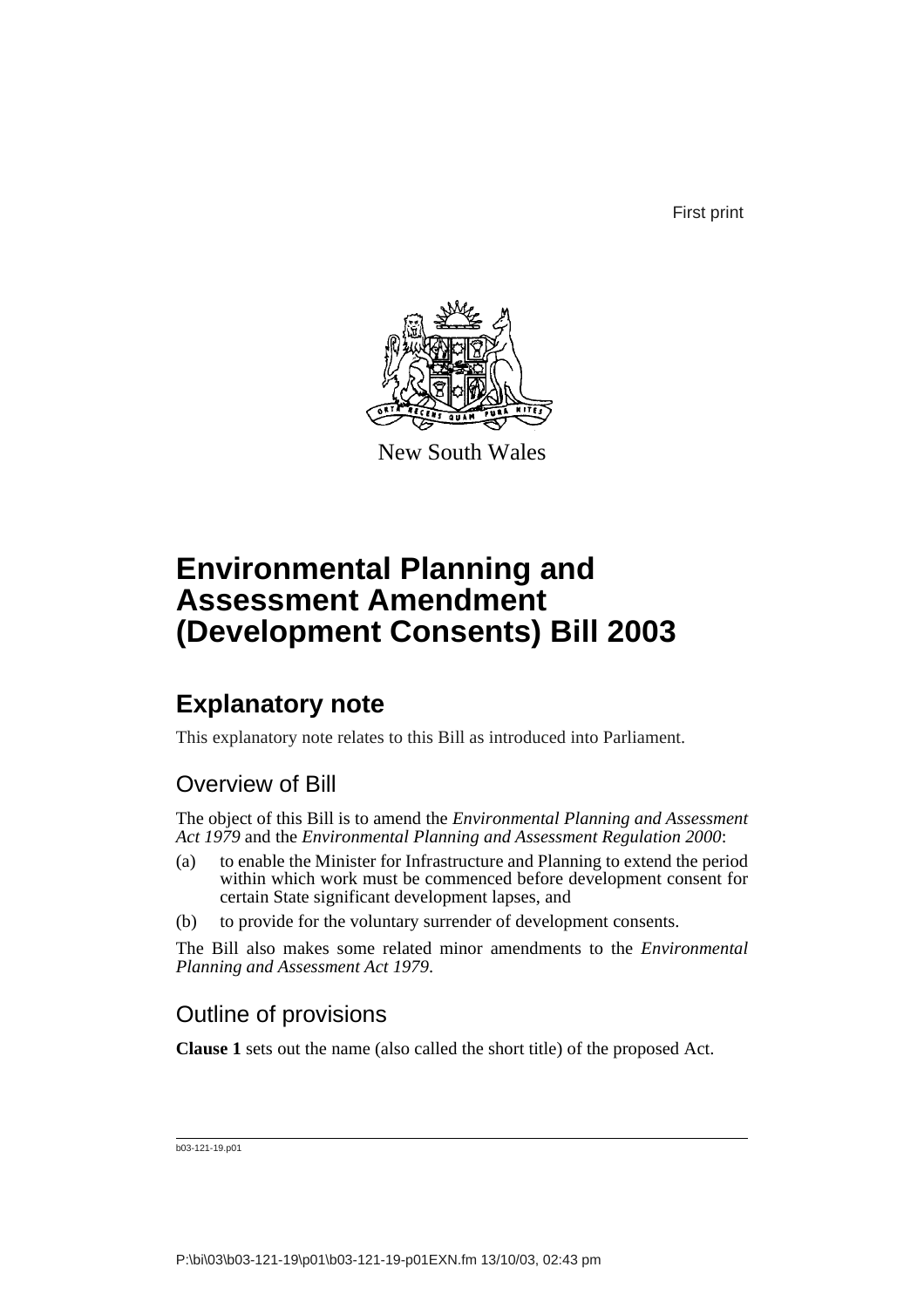Explanatory note

**Clause 2** provides for the commencement of the proposed Act on a day or days to be appointed by proclamation.

**Clause 3** is a formal provision that gives effect to the amendments to the *Environmental Planning and Assessment Act 1979* set out in Schedule 1.

**Clause 4** is a formal provision that gives effect to the amendments to the *Environmental Planning and Assessment Regulation 2000* set out in Schedule 2.

### **Schedule 1 Amendment of Environmental Planning and Assessment Act 1979**

### **Extension of lapsing period for consent for State significant development**

**Schedule 1 [3]** inserts proposed section 95B into the Principal Act. The proposed section will enable an applicant or any other person entitled to act on a development consent for State significant development other than staged development to apply to the Minister for Infrastructure and Planning for one or more extensions (not exceeding 3 years in total) of the 5 year period in which the consent will lapse if building, engineering or construction work or use of the land to which the consent applies has not commenced (the *lapsing period*). An application must be made within 12 months before the lapsing period (or lapsing period as previously extended under the proposed section) lapses.The Minister will be able to grant an extension if satisfied that the development consent may lapse because there is, has been or may be, delay in physically commencing building, engineering or construction work, or use, of all or part of the land that arises from or is related to one or more relevant legal proceedings (as defined in the proposed section) and that there is otherwise good cause. An extension may be for a period commensurate with the period of the delay but must not extend the lapsing period to more than 8 years from the date from which the consent operates.

**Schedule 2 [3]** makes a consequential amendment to insert proposed clause 114A into the *Environmental Planning and Assessment Regulation 2000* to require an application for an extension of the lapsing period to be in writing and to contain certain information.

#### **Voluntary surrender of development consents**

**Schedule 1 [4]** inserts proposed section 104A into the Principal Act to enable a development consent to be voluntarily surrendered (subject to and in accordance with the regulations) by any person entitled to act on the consent. A development consent may be surrendered even if, on the making of an appeal under section 97 or 98 of the Act, it has ceased to be or does not become effective under

Explanatory note page 2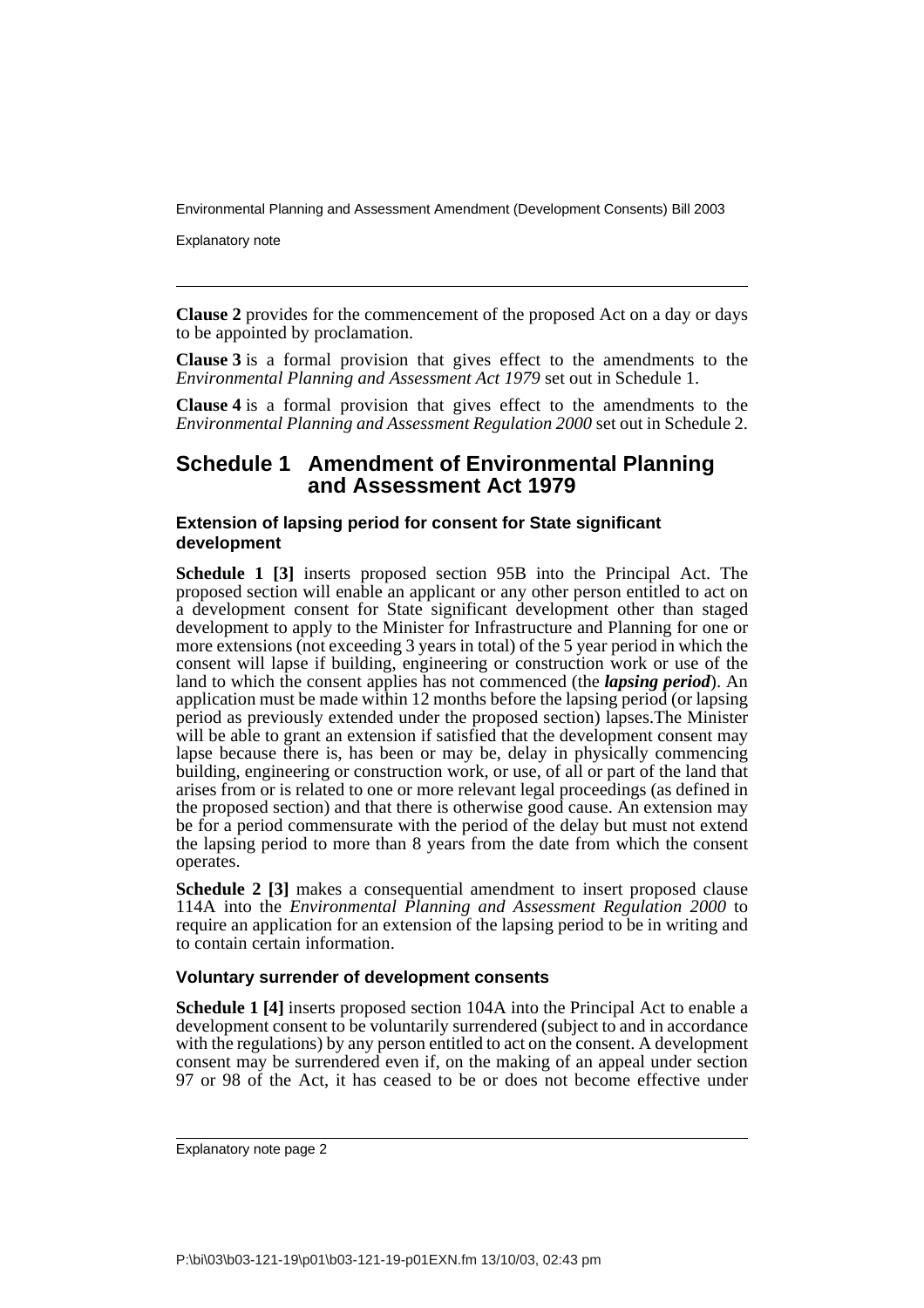Explanatory note

section 83 (2). (In such circumstances, the Land and Environment Court may make such orders as it considers appropriate under section 23 of the *Land and Environment Court Act 1979*). **Schedule 2 [1] and [2]** amend clause 97 of the *Environmental Planning and Assessment Regulation 2000* to require a notice of surrender setting out certain specified information to be given to the consent authority and to state when a surrender has effect. If development has commenced to be carried out, a surrender will have effect only if the consent authority determines that any condition of the consent, or any agreement with the consent authority relating to the consent, that is relevant to so much of the development as has been carried out has been complied with and that the surrender will not have an adverse impact on any third party or the locality.

### **Savings, transitional and other provisions**

**Schedule 1 [5]** amends Schedule 6 to the Principal Act to enable the making of regulations of a savings and transitional nature as a consequence of the enactment of the proposed Act.

**Schedule 1 [6]** inserts proposed clauses 64 and 65 into Schedule 6 to the Principal Act to make it clear that proposed sections 95B and 104A, respectively, extend to certain development consents granted and applications made before the commencement of the proposed sections. The development consents concerned extend to those granted as a result of savings and transitional regulations made as a consequence of the enactment of the *Environmental Planning and Assessment Amendment Act 1997* (which commenced on 1 July 1998).

### **Related amendments**

**Schedule 1 [1] and [2]** amend section 95 of the Principal Act to make it clear that the power to vary the lapsing periods for development consents under that section is limited to reduction of the periods referred to in that section.

### **Schedule 2 Consequential amendment of Environmental Planning and Assessment Regulation 2000**

**Schedule 2** contains the amendments described above to the *Environmental Planning and Assessment Regulation 2000*.

Explanatory note page 3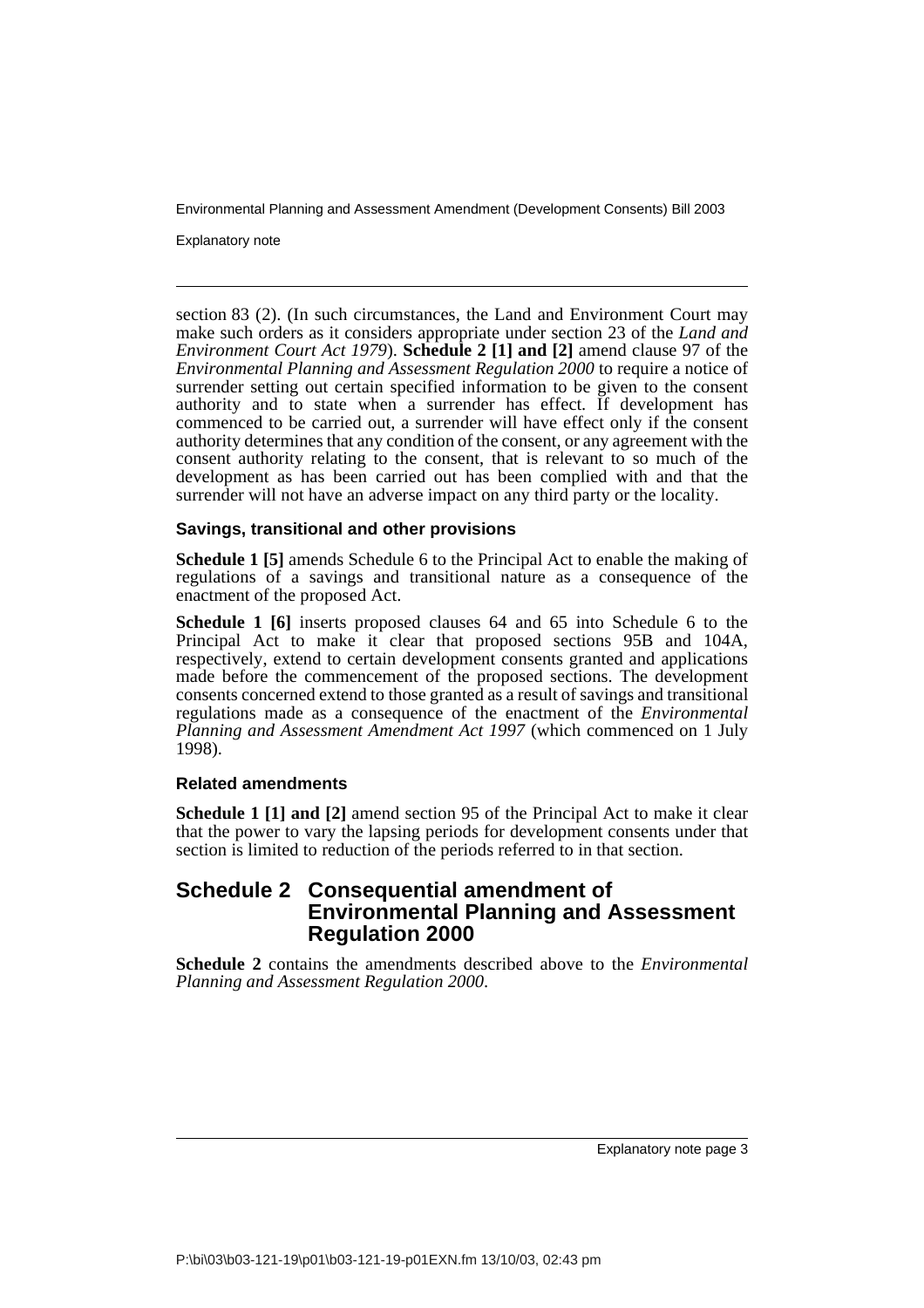Explanatory note

Explanatory note page 4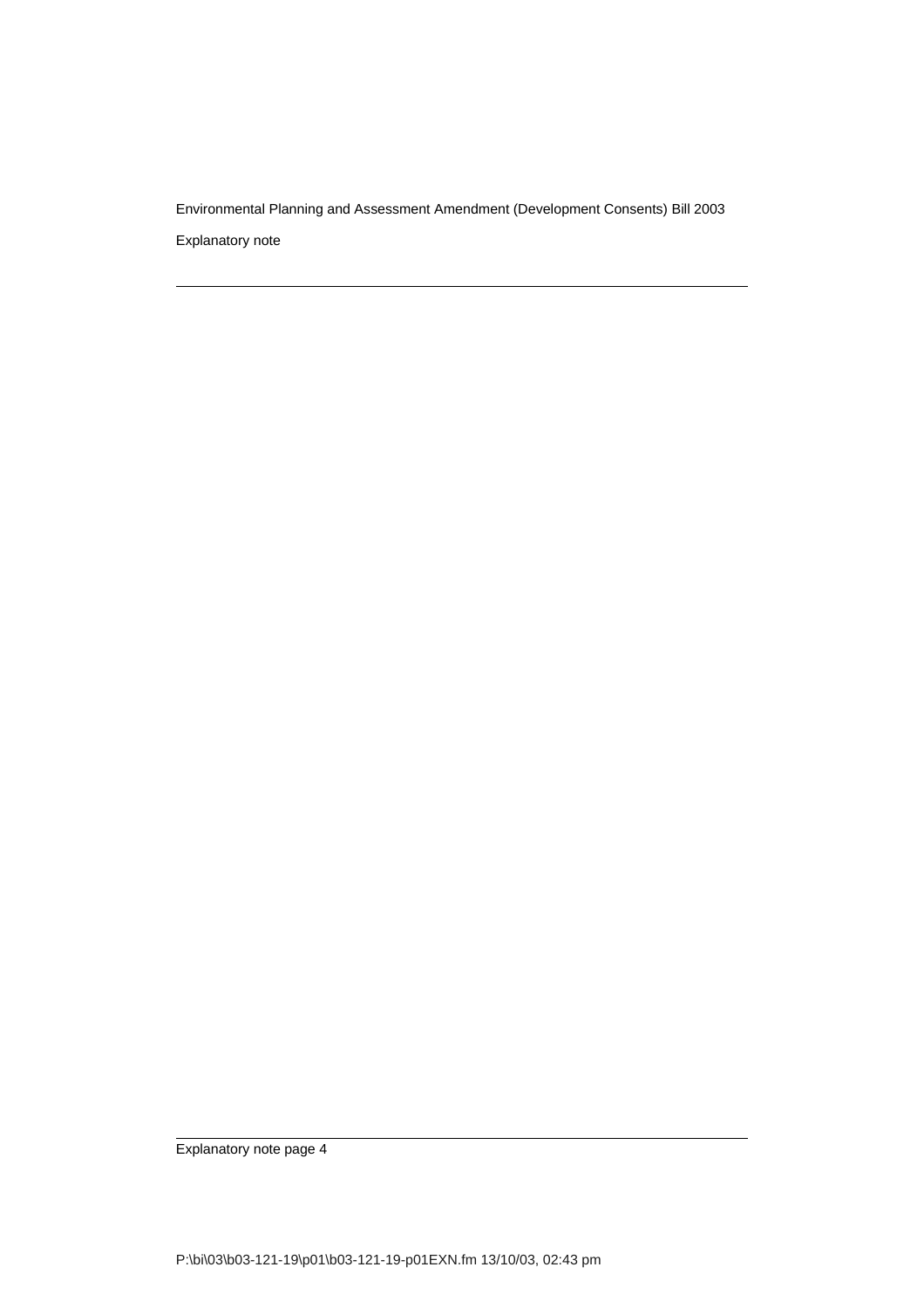First print



New South Wales

## **Environmental Planning and Assessment Amendment (Development Consents) Bill 2003**

## **Contents**

|                                                                                            | Page |
|--------------------------------------------------------------------------------------------|------|
| Name of Act                                                                                |      |
| Commencement                                                                               |      |
| Amendment of Environmental Planning and Assessment Act<br>1979 No 203                      |      |
| Consequential amendment of Environmental Planning and<br><b>Assessment Regulation 2000</b> |      |
| Amendment of Environmental Planning and Assessment Act<br>1979                             |      |
| Consequential amendment of Environmental Planning and<br><b>Assessment Regulation 2000</b> |      |
|                                                                                            |      |

b03-121-19.p01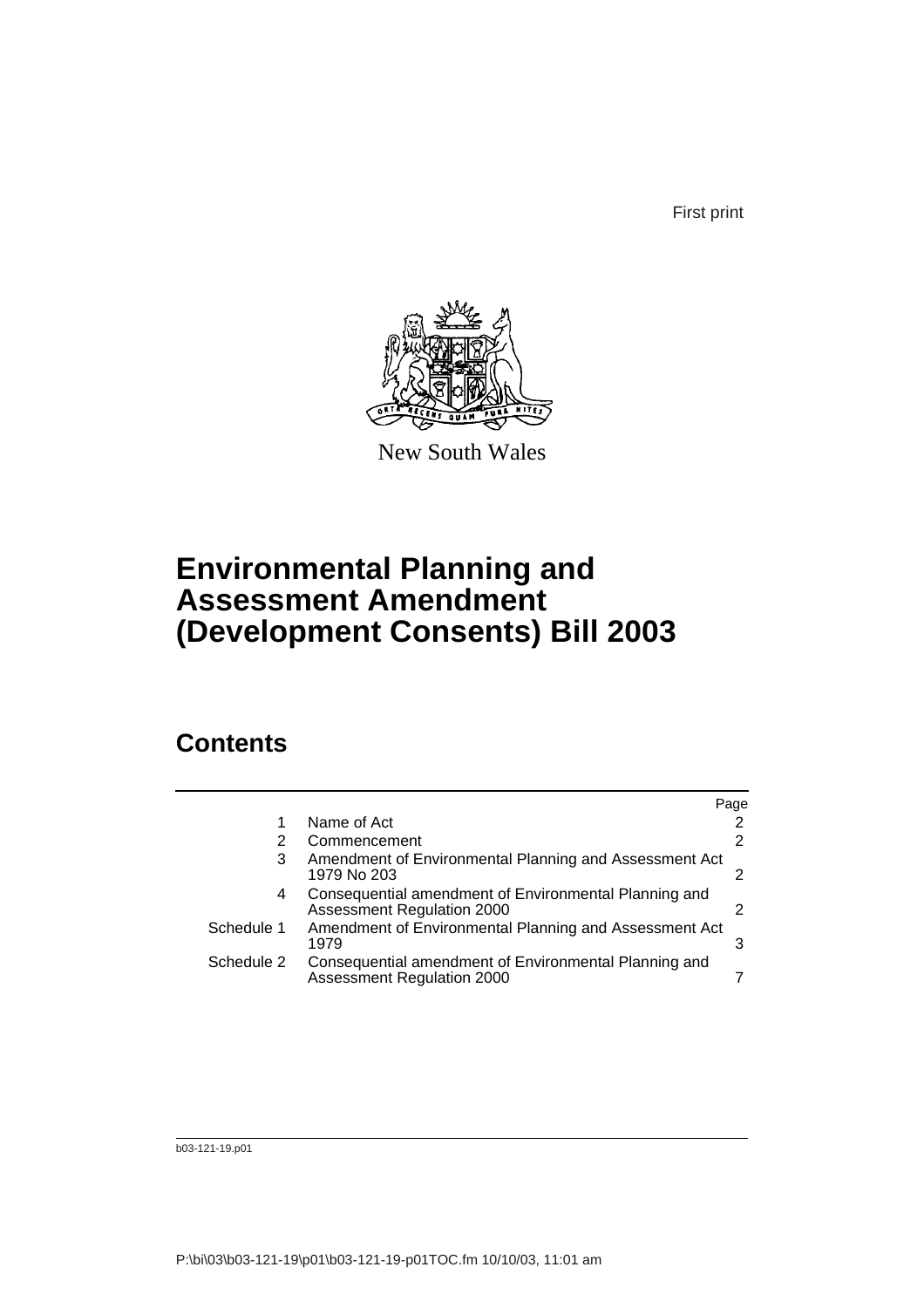**Contents** 

Page

Contents page 2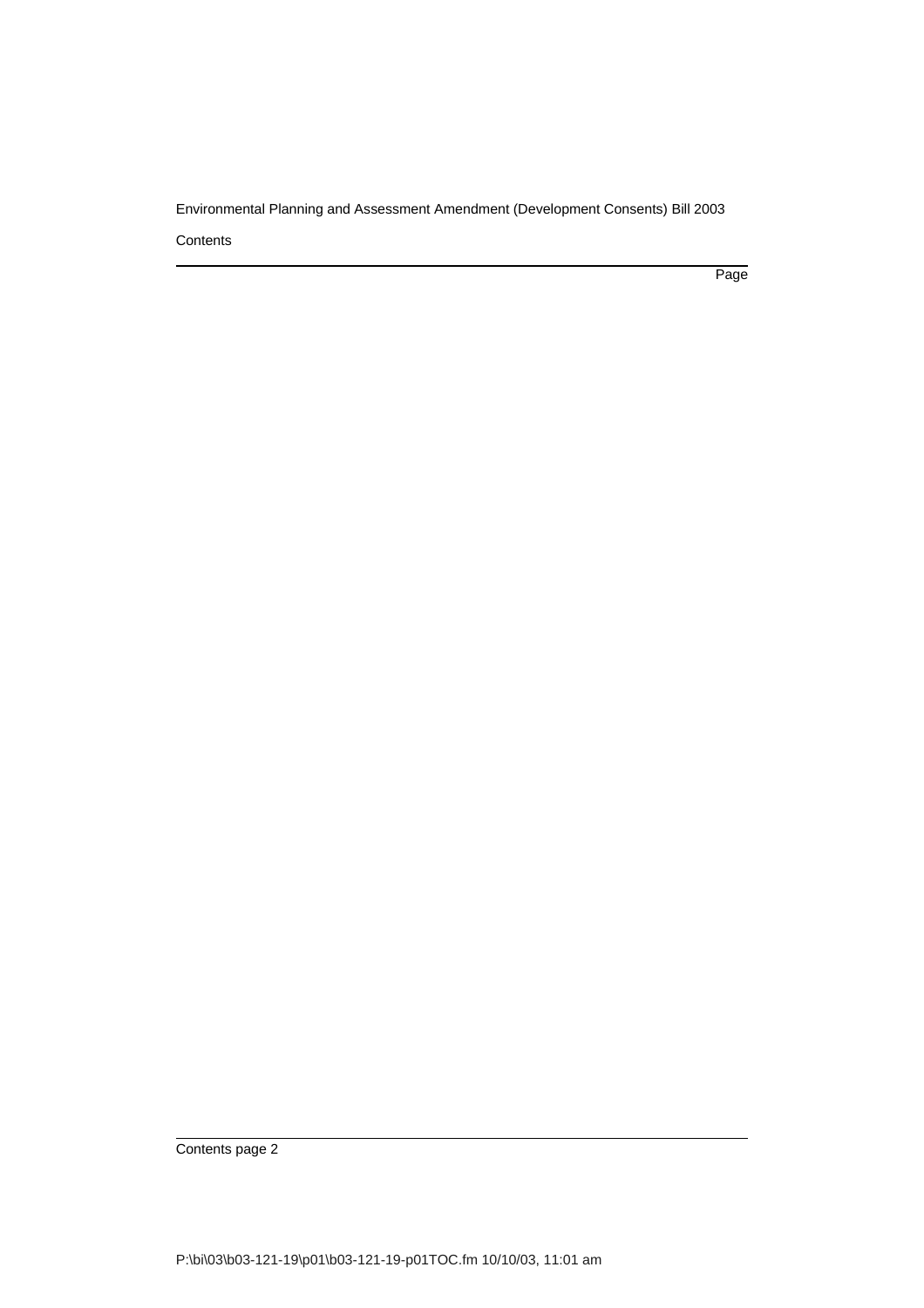

New South Wales

# **Environmental Planning and Assessment Amendment (Development Consents) Bill 2003**

No , 2003

### **A Bill for**

An Act to amend the *Environmental Planning and Assessment Act 1979* to enable the lapsing period for consent to State significant development to be extended in certain circumstances; to provide for voluntary surrender of development consents; and for other purposes.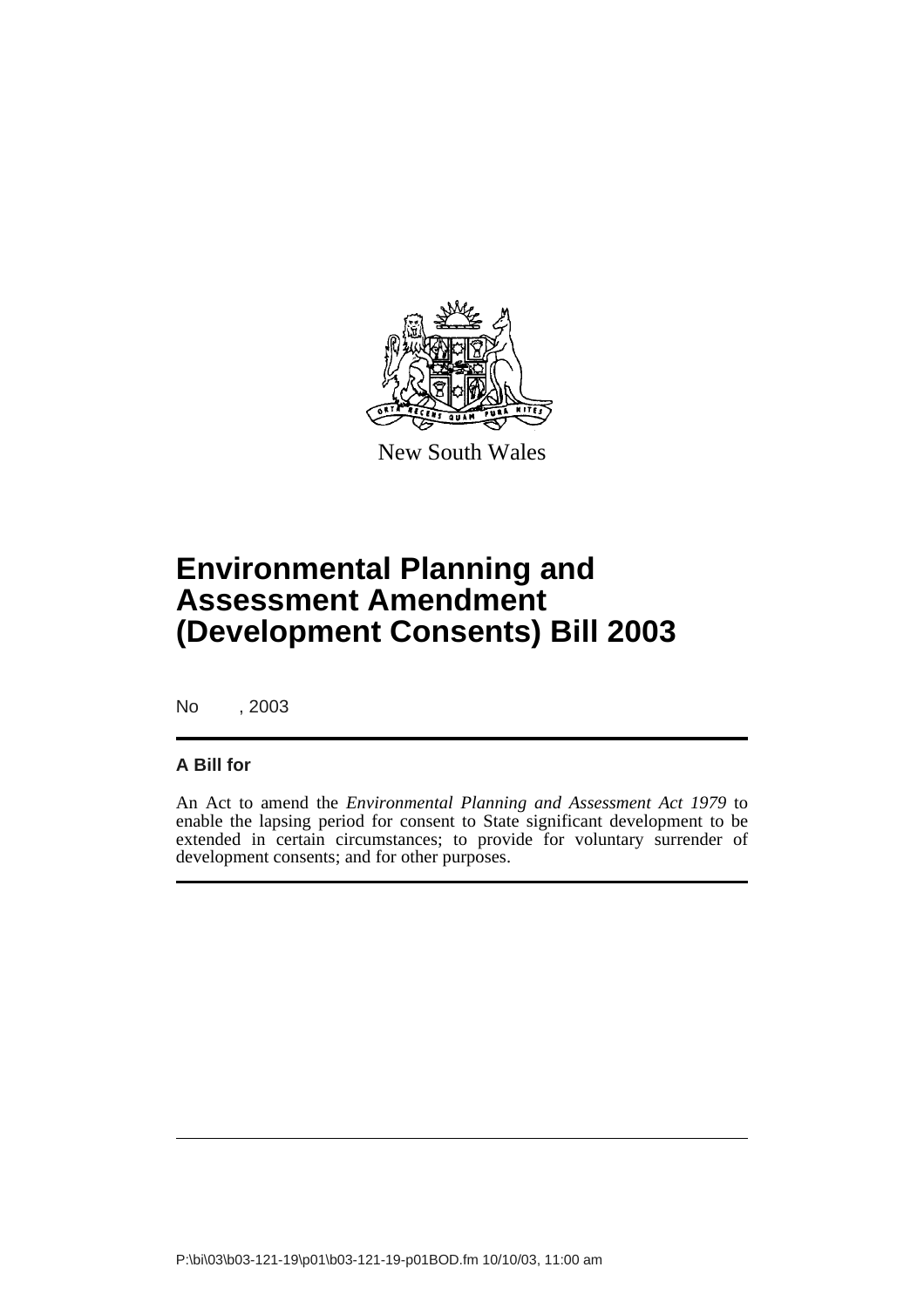<span id="page-7-3"></span><span id="page-7-2"></span><span id="page-7-1"></span><span id="page-7-0"></span>

|   | The Legislature of New South Wales enacts:                                                                 | 1                   |
|---|------------------------------------------------------------------------------------------------------------|---------------------|
| 1 | Name of Act                                                                                                | 2                   |
|   | This Act is the <i>Environmental Planning and Assessment</i><br>Amendment (Development Consents) Act 2003. | 3<br>4              |
| 2 | <b>Commencement</b>                                                                                        | 5                   |
|   | This Act commences on a day or days to be appointed by<br>proclamation.                                    | 6<br>$\overline{7}$ |
| 3 | <b>Amendment of Environmental Planning and Assessment Act 1979</b><br><b>No 203</b>                        | 8<br>9              |
|   | The <i>Environmental Planning and Assessment Act 1979</i> is amended                                       | 10                  |
|   | as set out in Schedule 1.                                                                                  | 11                  |
| 4 | <b>Consequential amendment of Environmental Planning and</b>                                               | 12                  |
|   | <b>Assessment Regulation 2000</b>                                                                          | 13                  |
|   | The Environmental Planning and Assessment Regulation 2000 is                                               | 14                  |
|   | amended as set out in Schedule 2.                                                                          | 15                  |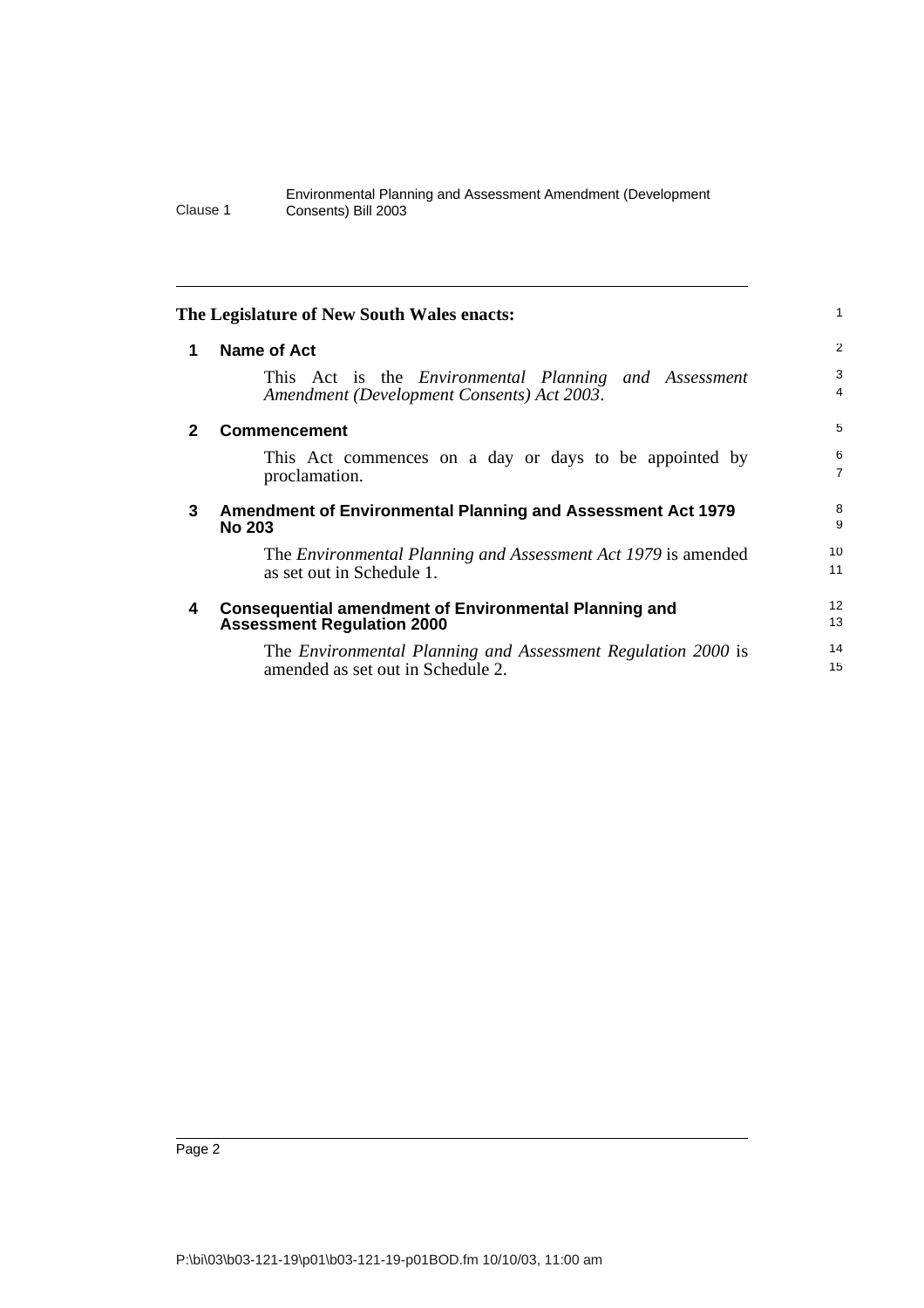Amendment of Environmental Planning and Assessment Act 1979 Schedule 1

#### <span id="page-8-0"></span>**Schedule 1 Amendment of Environmental Planning and Assessment Act 1979** (Section 3) **[1] Section 95 Lapsing of consent** Omit "vary" from section 95 (2). Insert instead "reduce". **[2] Section 95 (3)** Omit "variation". Insert instead "reduction". **[3] Section 95B** Insert after section 95A: **95B Extension of lapsing period for consent for State significant development** (1) This section applies to a development consent for State significant development that: (a) is not subject to a condition under section 80 (5), and (b) is to lapse 5 years after the date from which it operates (the *lapsing period*). (2) The applicant or any other person entitled to act on a development consent to which this section applies may apply to the consent authority for one or more extensions of the lapsing period of up to 3 years in total. The application must be made within 12 months before the lapsing period (or the period as previously extended under this section) lapses. **Note.** The Minister is the consent authority for State significant development. (3) The application must be made in accordance with the regulations. (4) The consent authority may grant an extension if satisfied that the applicant has shown: (a) that the development consent may lapse because there is, has been or may be, delay in physically commencing building, engineering or construction work, or use, of all or part of the land to which the consent applies that arises from or is related to one or more relevant legal proceedings, and (b) that there is otherwise good cause. 1  $\mathfrak{p}$ 3 4 5 6 7 8 9 10 11 12 13 14 15 16 17 18 19 20 21 22 23 24 25 26 27 28 29 30 31 32 33 34 35

Page 3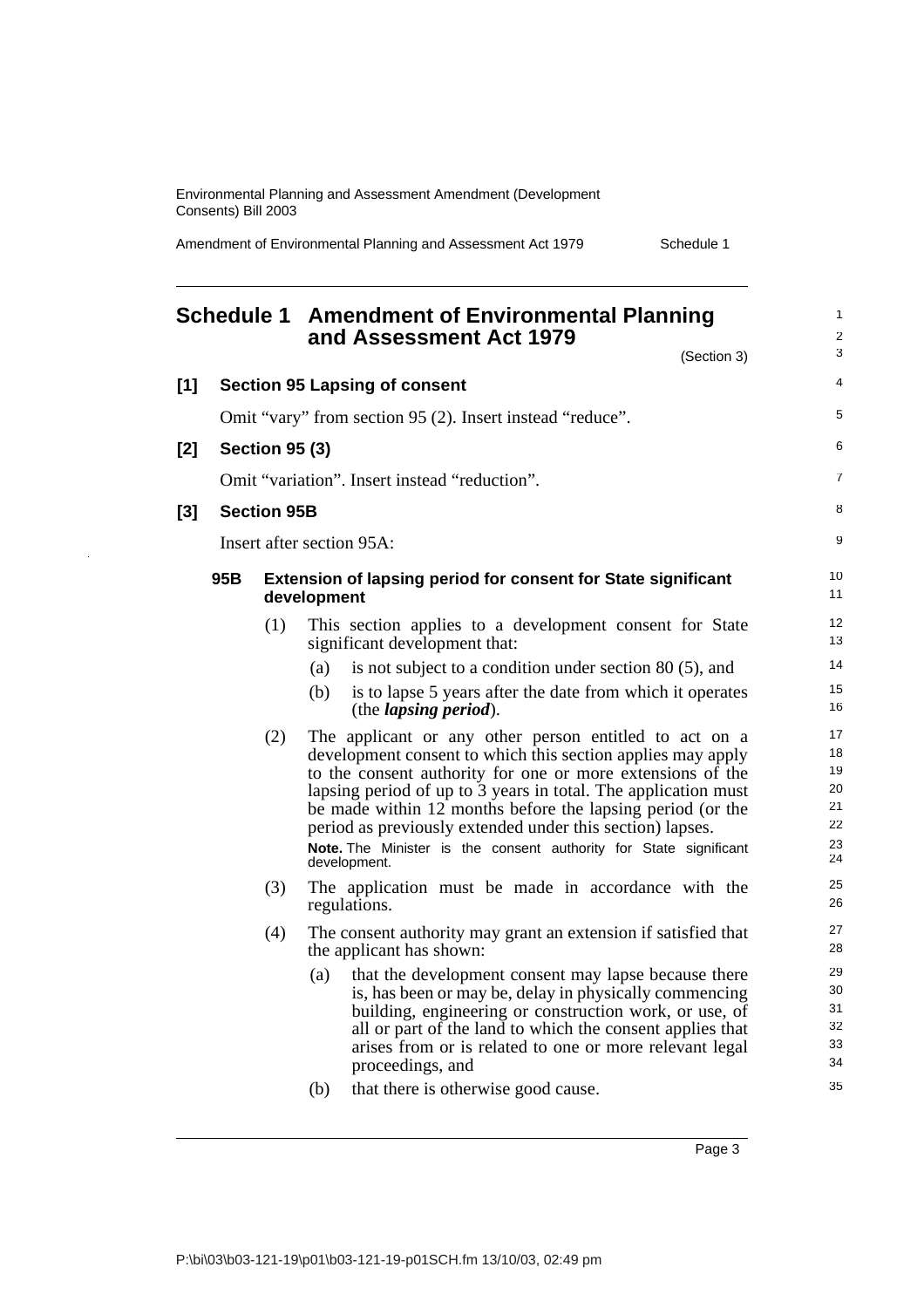Schedule 1 Amendment of Environmental Planning and Assessment Act 1979

(5) An extension may be for a period commensurate with the period of the delay but must not be made so as to cause the period before the development consent lapses to be longer than 8 years after the date from which the consent operates. **Note.** See section 83 for when a consent operates.

- (6) There is no appeal against the determination of an application under this section.
- (7) An extension under this section commences to run from the later of the following:
	- (a) the date on which the consent would have lapsed but for the extension,
	- (b) the date on which the consent authority grants the extension.
- (8) If an application for an extension is made in accordance with this section but the consent authority does not determine the application before the development consent lapses, the development consent concerned does not lapse but ceases to be effective until the date on which the applicant is notified of the determination.
- (9) In this section:

*ineffective legal proceeding* means a legal proceeding under this Act or any other law of this State or the Commonwealth (whether written or unwritten) that:

- (a) has been instituted but has not been heard or has commenced to be heard but has not been determined, or
- (b) has been determined without the court or tribunal concerned making the order or giving the approval or remedy sought by the person who commenced the proceeding or by the court or tribunal finding wholly or partly against the person.

*relevant legal proceeding*, in relation to land to which a development consent applies, means an ineffective legal proceeding that:

(a) was brought with respect to work to be carried out on, use of or any other activity on the land or any claim or right in respect of a native title right or interest in the land, and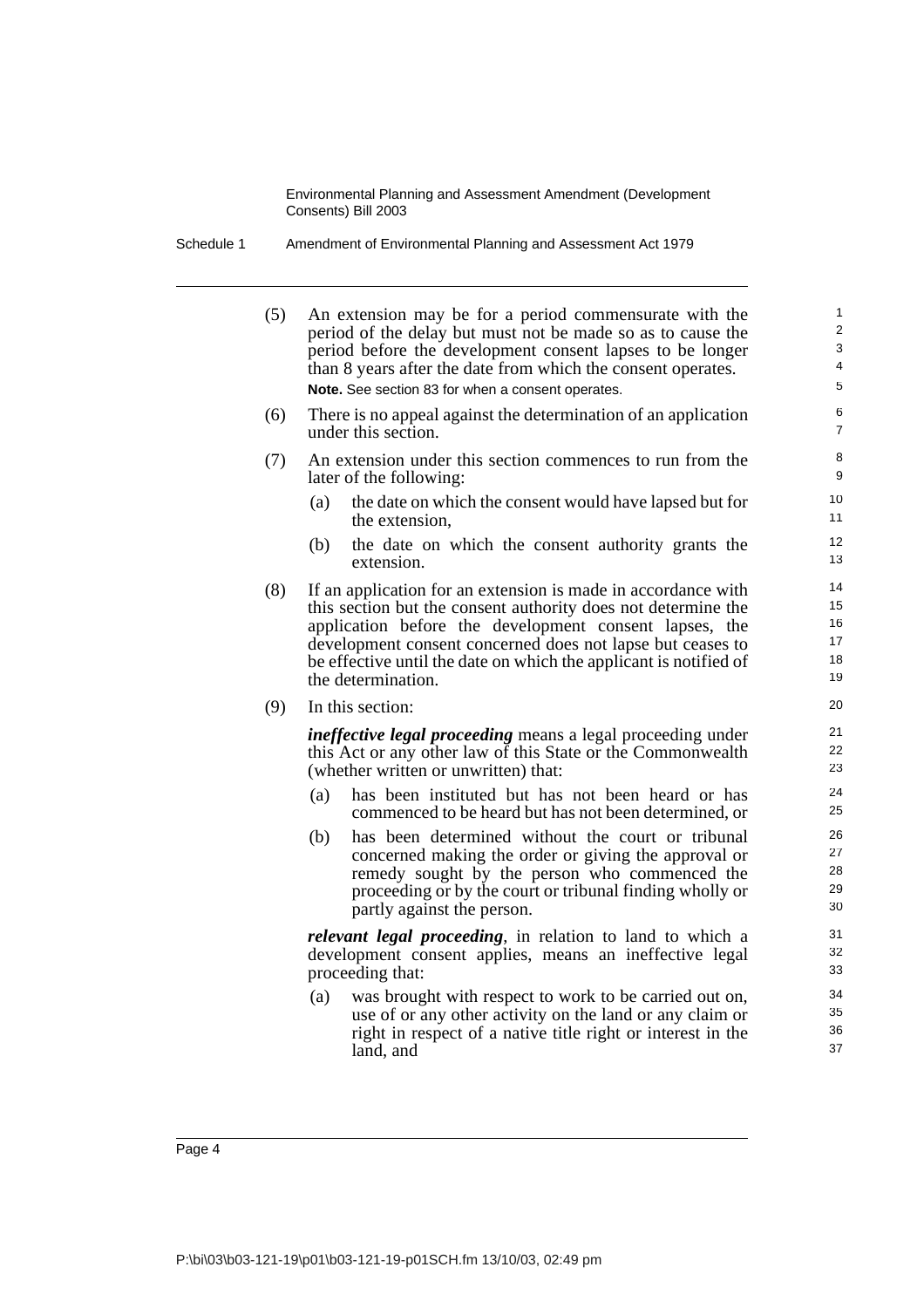i.

i.

 $\ddot{\phantom{a}}$ 

| Amendment of Environmental Planning and Assessment Act 1979 |  |  |
|-------------------------------------------------------------|--|--|
|-------------------------------------------------------------|--|--|

Schedule 1

|     |                                                                                                                       |                     | commenced, whether before<br>(b)<br>after<br>the<br><sub>or</sub><br>was<br>commencement of this section, by a person other than<br>the applicant or any other person entitled to act on the<br>consent.                         | $\mathbf{1}$<br>2<br>3<br>$\overline{4}$ |
|-----|-----------------------------------------------------------------------------------------------------------------------|---------------------|----------------------------------------------------------------------------------------------------------------------------------------------------------------------------------------------------------------------------------|------------------------------------------|
| [4] |                                                                                                                       | <b>Section 104A</b> |                                                                                                                                                                                                                                  | 5                                        |
|     |                                                                                                                       |                     | Insert after section 104:                                                                                                                                                                                                        | 6                                        |
|     | 104A                                                                                                                  |                     | Voluntary surrender of development consent                                                                                                                                                                                       | $\overline{7}$                           |
|     |                                                                                                                       | (1)                 | A development consent may be surrendered, subject to and in<br>accordance with the regulations, by any person entitled to act<br>on the consent.                                                                                 | 8<br>9<br>10                             |
|     |                                                                                                                       | (2)                 | A development consent may be surrendered under this section<br>even if, on the making of an appeal under section 97 or 98, the<br>consent has ceased to be, or does not become, effective as<br>referred to in section $83(2)$ . | 11<br>12<br>13<br>14                     |
| [5] |                                                                                                                       |                     | Schedule 6 Savings, transitional and other provisions                                                                                                                                                                            | 15                                       |
|     | Insert at the end of clause $1(1)$ :                                                                                  |                     |                                                                                                                                                                                                                                  | 16                                       |
|     |                                                                                                                       |                     | Environmental Planning and Assessment Amendment<br>(Development Consents) Act 2003                                                                                                                                               | 17<br>18                                 |
| [6] |                                                                                                                       |                     | Schedule 6, Part 14                                                                                                                                                                                                              | 19                                       |
|     |                                                                                                                       |                     | Insert after clause 63:                                                                                                                                                                                                          | 20                                       |
|     | Part 14<br><b>Environmental Planning and</b><br><b>Assessment Amendment (Development</b><br><b>Consents) Act 2003</b> |                     | 21<br>22<br>23                                                                                                                                                                                                                   |                                          |
|     | 64                                                                                                                    |                     | Lapsing of development consents for State significant<br>development                                                                                                                                                             | 24<br>25                                 |
|     |                                                                                                                       |                     | Section 95B, as inserted by the <i>Environmental Planning and</i><br>Assessment Amendment (Development Consents) Act 2003,<br>extends to the following:                                                                          | 26<br>27<br>28                           |
|     |                                                                                                                       |                     | any development consent granted pursuant to State<br>(a)<br>Environmental Planning Policy No 34—Major<br>Employment-Generating Industrial Development, or<br>State Environmental Planning Policy No 48–Major                     | 29<br>30<br>31<br>32                     |

Page 5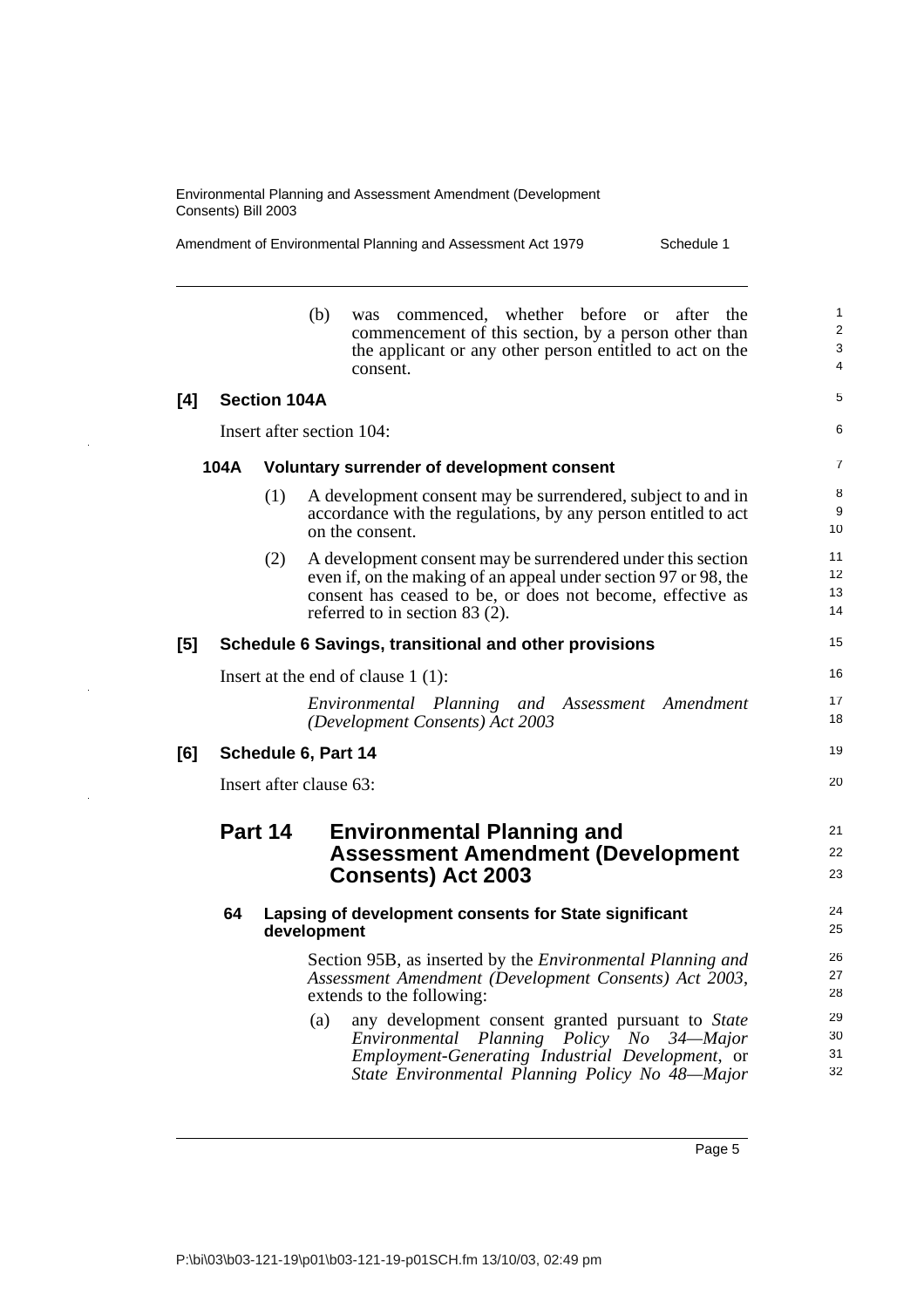Schedule 1 Amendment of Environmental Planning and Assessment Act 1979

*Putrescible Landfill Sites*, that was determined after 1 July 1998 by the operation of clause 18 or 19 of this Schedule,

(b) any consent granted in response to an application for consent to State significant development made before, but not finally determined on, the commencement of this clause.

#### **65 Voluntary surrender of development consents**

Section 104A, as inserted by the *Environmental Planning and Assessment Amendment (Development Consents) Act 2003*, extends to a development consent granted before the commencement of the section.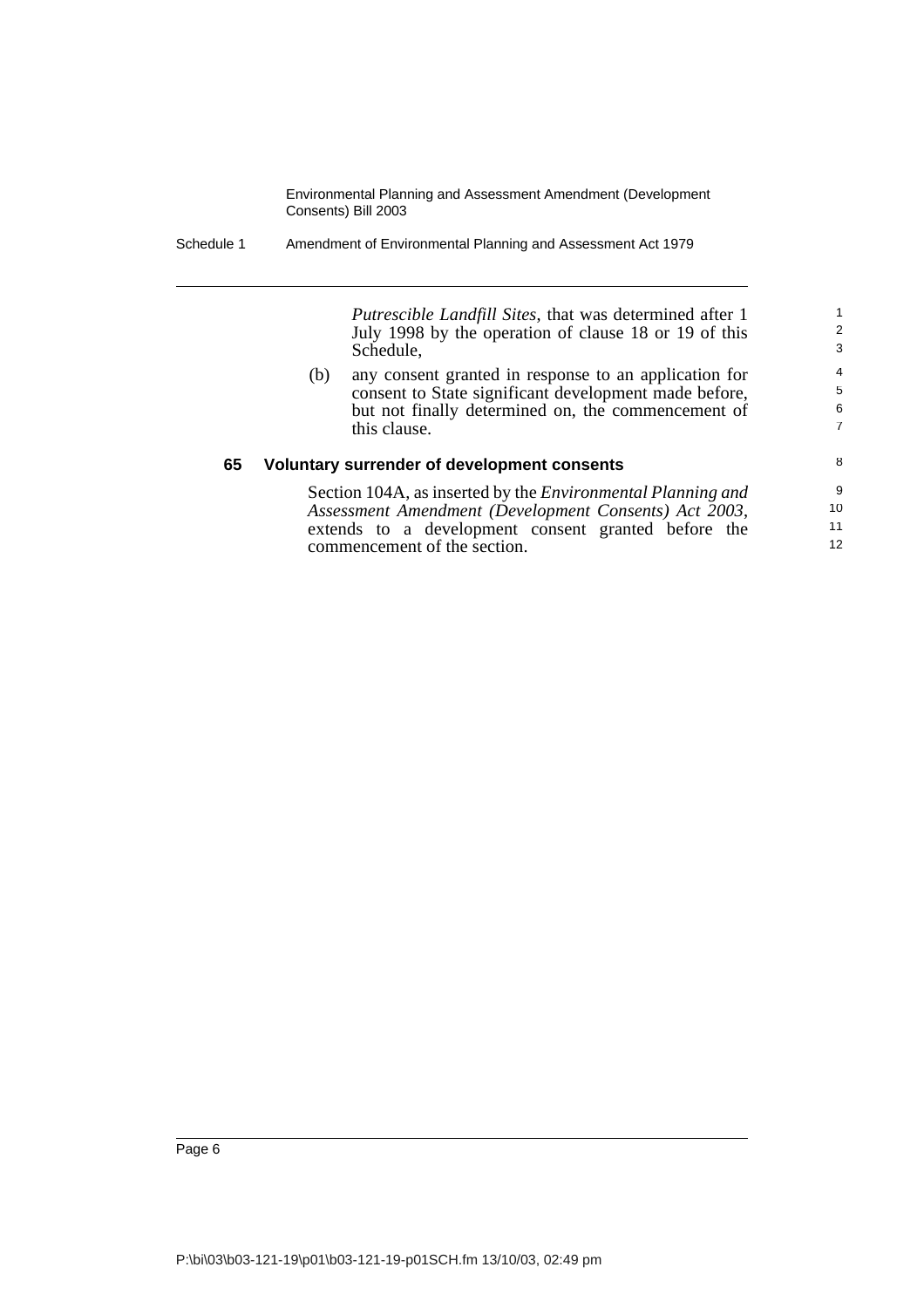Consequential amendment of Environmental Planning and Assessment Regulation 2000 Schedule 2

### <span id="page-12-0"></span>**Schedule 2 Consequential amendment of Environmental Planning and Assessment Regulation 2000**

(Section 4)

### **[1] Clause 97 Modification or surrender of development consent or existing use right**

Insert "referred to in subclause (1)" after "surrender of a development consent or existing use right" in clause 97 (2).

### **[2] Clause 97 (3) and (4)**

Insert after clause 97 (2):

- (3) A notice of voluntary surrender of a development consent, as referred to in section 104A of the Act, is to be given to the consent authority and is to include the following information:
	- (a) the name and address of the person by whom the notice is given,
	- (b) the address, and formal particulars of title, of the land to which the consent relates,
	- (c) a description of the development consent to be surrendered,
	- (d) if the person giving the notice is not the owner of the land, a statement signed by the owner of the land to the effect that the owner consents to the surrender of the consent,
	- (e) if development has commenced to be carried out in accordance with the consent—a statement setting out the circumstances that indicate:
		- (i) that so much of the development as has been carried out has been carried out in compliance with any condition of the consent, or any agreement with the consent authority relating to the consent, that is relevant to that part of the development, and
		- (ii) that the surrender will not have an adverse impact on any third party or the locality.

Page 7